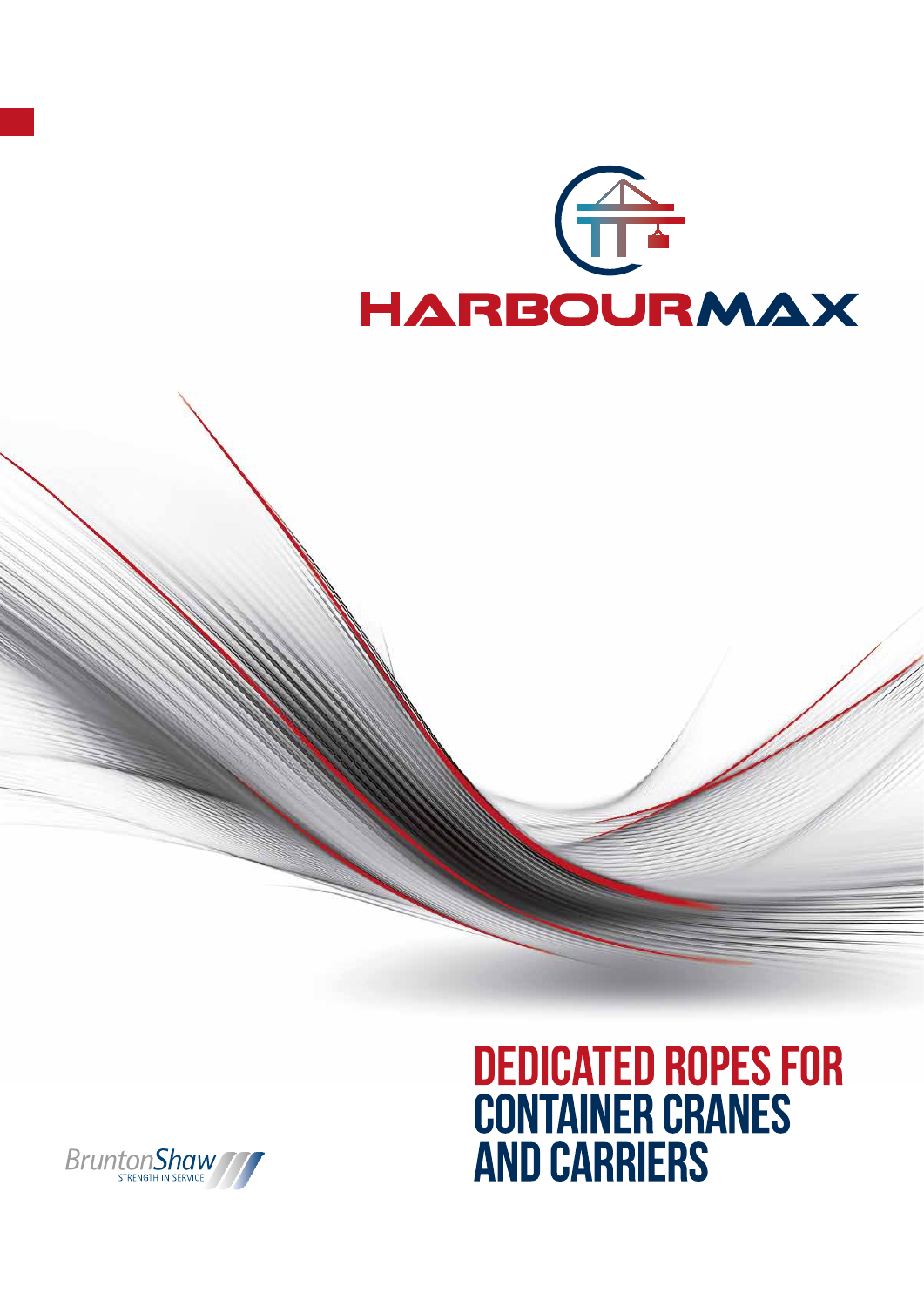# HARBOURMAX 6KFC/6K



HarbourMax ropes, designed and manufactured in Europe, are the ultimate choice in performance and durability. These ropes are globally installed with a proven track record and can be customized on demand.

| <b>Diameter</b> |                | Metallic area   |                 | <b>Mass</b> |      | <b>Minimum Breaking Force/Load</b> |      |      |      |
|-----------------|----------------|-----------------|-----------------|-------------|------|------------------------------------|------|------|------|
|                 |                | 6KFC            | 6K              | 6KFC        | 6K   | 6KFC                               |      | 6K   |      |
| mm              | in             | mm <sup>2</sup> | mm <sup>2</sup> | kg/m        | kg/m | kN.                                | ton  | kN.  | ton  |
| 22              |                | 217             | 258             | 1.48        | 2.23 | 353                                | 36.0 | 426  | 43.4 |
|                 | 7/8            | 221             | 263             | 1.51        | 2.28 | 361                                | 36.8 | 435  | 44.3 |
| 24              |                | 258             | 307             | 1.76        | 2.66 | 420                                | 42.9 | 507  | 51.7 |
| 25              |                | 280             | 333             | 1.91        | 2.88 | 456                                | 46.5 | 550  | 56.1 |
|                 | 1              | 289             | 343             | 1.98        | 2.97 | 471                                | 48.0 | 568  | 57.9 |
| 26              |                | 302             | 360             | 2.07        | 3.12 | 493                                | 50.3 | 595  | 60.7 |
| 28              |                | 351             | 417             | 2.40        | 3.61 | 572                                | 58.4 | 690  | 70.4 |
|                 | $1\frac{1}{8}$ | 365             | 435             | 2.50        | 3.76 | 596                                | 60.8 | 719  | 73.3 |
| 30              |                | 403             | 479             | 2.76        | 4.15 | 657                                | 67.0 | 792  | 80.8 |
|                 | $1\frac{1}{4}$ | 451             | 537             | 3.09        | 4.65 | 736                                | 75.0 | 887  | 90.5 |
| 32              |                | 458             | 545             | 3.13        | 4.72 | 748                                | 76.2 | 901  | 91.9 |
| 34              |                | 517             | 615             | 3.54        | 5.33 | 844                                | 86.1 | 1020 | 104  |
| 35              | $1\%$          | 546             | 649             | 3.73        | 5.62 | 890                                | 90.8 | 1070 | 109  |
| 36              |                | 580             | 690             | 3.97        | 5.97 | 946                                | 96.5 | 1140 | 116  |
| 38              | $1\frac{1}{2}$ | 646             | 769             | 4.42        | 6.66 | 1050                               | 107  | 1270 | 130  |
| 40              |                | 716             | 852             | 4.90        | 7.38 | 1170                               | 119  | 1410 | 144  |

These figures are for guidance only. Other features, such as MBF, wire finishing, dimensions and lay type can be designed on request. MBF values are reffered to 1960 grade, custom values are available on demand.







- Enhanced structural stability and low stretch
- High shock resistance
- Smoother contact surface in respect to conventional ropes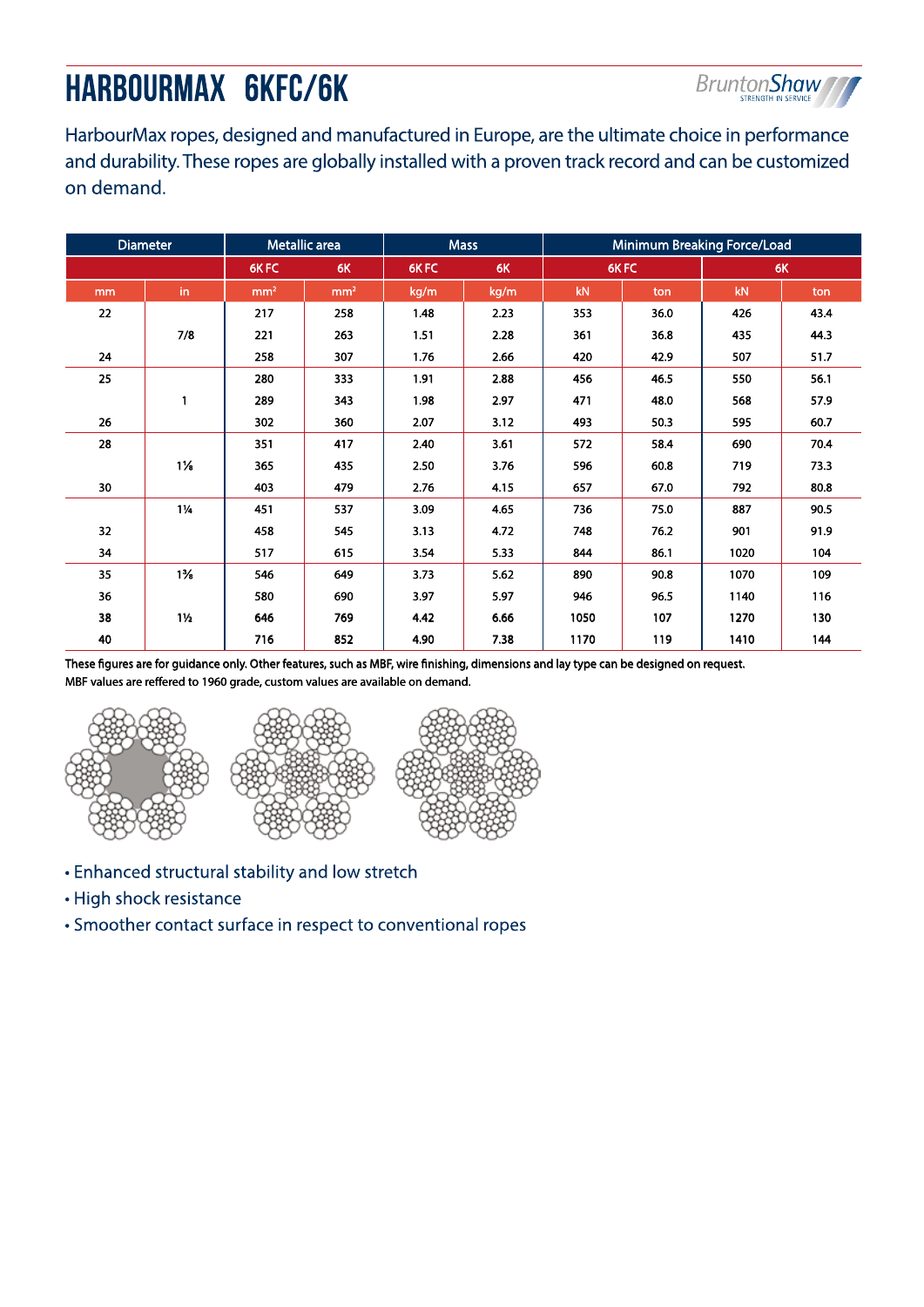# HARBOURMAX 8/8K



HarbourMax ropes, designed and manufactured in Europe, are the ultimate choice in performance and durability. These ropes are globally installed with a proven track record and can be customized on demand.

| Diameter |                | Metallic area   |                 | <b>Mass</b> |      | Minimum Breaking Force/Load |      |           |      |
|----------|----------------|-----------------|-----------------|-------------|------|-----------------------------|------|-----------|------|
|          |                | 8               | <b>8K</b>       | 8           | 8K   | 8                           |      | <b>8K</b> |      |
| mm       | in             | mm <sup>2</sup> | mm <sup>2</sup> | kg/m        | kg/m | kN                          | ton  | kN        | ton  |
| 22       |                | 220             | 261             | 2.02        | 2.29 | 397                         | 40.5 | 445       | 45.4 |
|          | 7/8            | 225             | 266             | 2.06        | 2.34 | 405                         | 41.3 | 454       | 46.3 |
| 24       |                | 262             | 310             | 2.41        | 2.72 | 472                         | 48.2 | 530       | 54.0 |
| 25       |                | 285             | 337             | 2.61        | 2.96 | 513                         | 52.3 | 575       | 58.6 |
|          | $\mathbf{1}$   | 294             | 347             | 2.70        | 3.05 | 529                         | 53.9 | 594       | 60.5 |
| 26       |                | 308             | 364             | 2.83        | 3.20 | 554                         | 56.5 | 622       | 63.4 |
| 28       |                | 357             | 422             | 3.28        | 3.71 | 643                         | 65.6 | 721       | 73.6 |
|          | $1\frac{1}{8}$ | 372             | 440             | 3.41        | 3.86 | 670                         | 68.3 | 751       | 76.6 |
| 30       |                | 410             | 485             | 3.76        | 4.26 | 738                         | 75.3 | 828       | 84.4 |
|          | $1\frac{1}{4}$ | 459             | 543             | 4.21        | 4.77 | 827                         | 84.3 | 927       | 94.6 |
| 32       |                | 466             | 551             | 4.28        | 4.84 | 840                         | 85.6 | 942       | 96.1 |
| 34       |                | 526             | 623             | 4.83        | 5.47 | 948                         | 96.7 | 1060      | 108  |
| 35       | $1\%$          | 555             | 657             | 5.10        | 5.77 | 1000                        | 102  | 1120      | 114  |
| 36       |                | 590             | 698             | 5.42        | 6.13 | 1060                        | 108  | 1190      | 122  |
| 38       | $1\frac{1}{2}$ | 657             | 778             | 6.04        | 6.83 | 1180                        | 121  | 1330      | 135  |
| 40       |                | 728             | 862             | 6.69        | 7.57 | 1310                        | 134  | 1470      | 150  |
| 41       | $1\frac{5}{8}$ | 776             | 917             | 7.12        | 8.06 | 1400                        | 142  | 1570      | 160  |
| 42       |                | 803             | 950             | 7.37        | 8.34 | 1450                        | 148  | 1620      | 165  |
| 44       |                | 881             | 1040            | 8.09        | 9.16 | 1590                        | 162  | 1780      | 182  |
|          | $1\frac{3}{4}$ | 900             | 1060            | 8.26        | 9.35 | 1620                        | 165  | 1820      | 185  |
| 46       |                | 963             | 1140            | 8.84        | 10.0 | 1740                        | 177  | 1950      | 199  |
| 48       | $1\%$          | 1050            | 1240            | 9.63        | 10.9 | 1890                        | 193  | 2120      | 216  |
| 50       |                | 1140            | 1350            | 10.5        | 11.8 | 2050                        | 209  | 2300      | 235  |
|          | $\overline{2}$ | 1170            | 1390            | 10.8        | 12.2 | 2120                        | 216  | 2370      | 242  |
| 52       |                | 1230            | 1460            | 11.3        | 12.8 | 2220                        | 226  | 2490      | 254  |
| 54       | $2\%$          | 1330            | 1570            | 12.2        | 13.8 | 2390                        | 244  | 2680      | 274  |
| 56       |                | 1430            | 1690            | 13.1        | 14.8 | 2570                        | 262  | 2890      | 294  |
| 58       | $2\frac{1}{4}$ | 1530            | 1810            | 14.1        | 15.9 | 2760                        | 281  | 3090      | 316  |
| 60       | $2\%$          | 1640            | 1940            | 15.0        | 17.0 | 2950                        | 301  | 3310      | 338  |

These figures are for guidance only. Other features, such as MBF, wire finishing, dimensions and lay type can be designed on request. MBF values are reffered to 1960 grade, custom values are available on demand.



- · Improved fatigue life
- Special design for ease of handling and flexibility
- Also available with plastic impregnated core for enhanced resistance to fleet angle